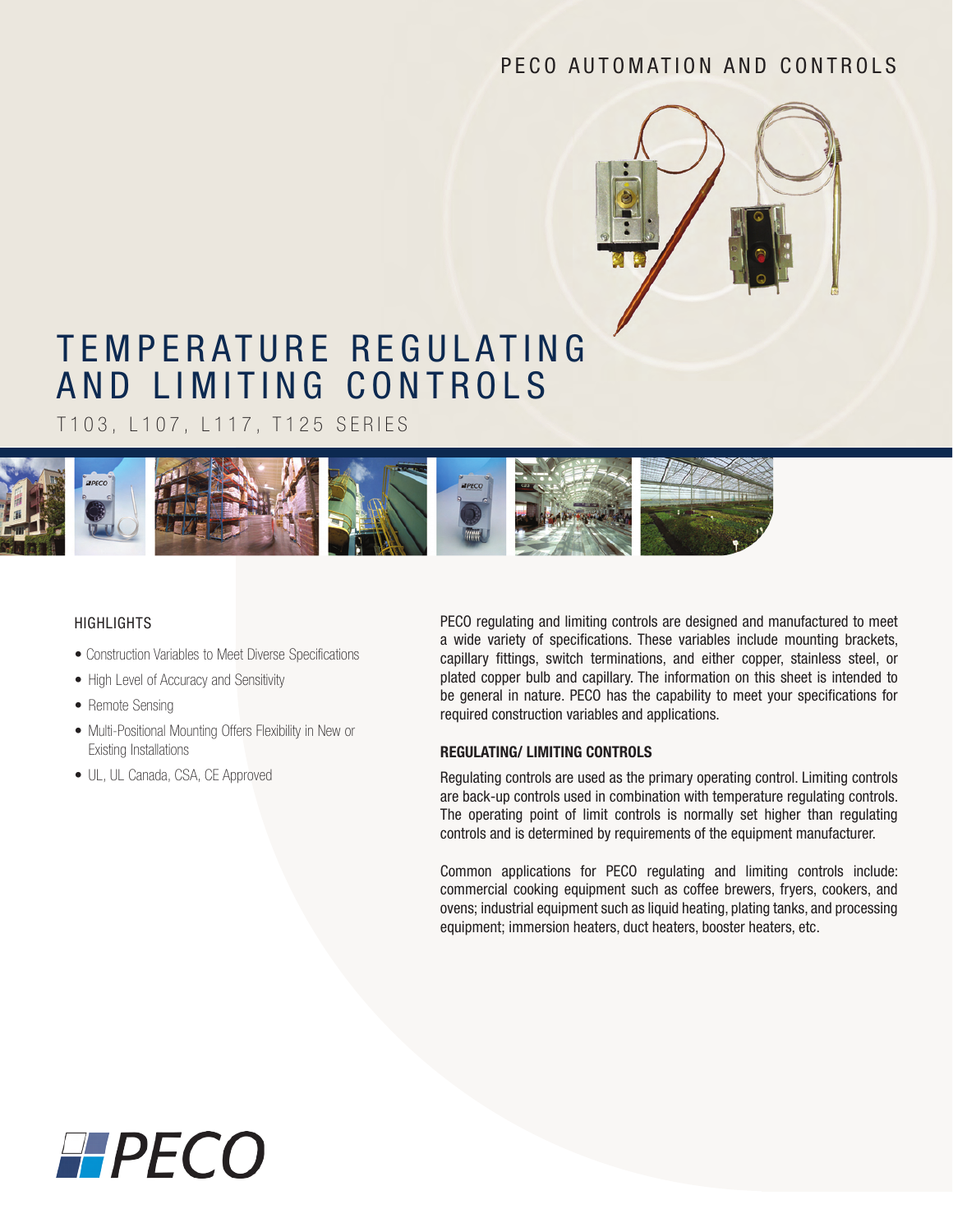#### **T103 SERIES - Heating/ Cooling Remote Sensing Thermostat**

The T103 single pole, single or double throw (SPST & SPDT) remote bulb temperature controls accommodate many switching variations for heating and/or cooling applications. They mount in any position and are sensitive, stable, and responsive. Applications include control of fan coils, heat pumps, fans, air conditioners, ventilators, and coolers.



#### **T125 SERIES - Commercial Grade Remote Sensing Thermostat**

The T125 single pole, single throw (SPST) thermostats open on temperature rise, with snap action devices for a variety of liquid or air sensing applications. Their principal use is as a regulating control but some models may also have application as a limiting control. These controls are designed for precision, durability, and accuracy.

The TA125 and TB125 models are for direct switching of electrical loads. TC125 models contain a hermetically sealed switch mechanism and are for pilot duty and millivolt or low level electrical loads where the operating environment may cause contact contamination.



#### **BASE MODEL SELECTION GUIDE**

| <b>MODEL</b> | PART NUMBER   DESCRIPTION |                                       |
|--------------|---------------------------|---------------------------------------|
| LC117-020    | 65835                     | Temp Limit: 450°F, 30" capillary      |
| LC117-040    | 68475                     | Temp Limit: 265°, 24" capillary       |
| TB125-016    | 65826                     | Temp Range: 60°-250°F, 48" capillary  |
| TB125-023    | 66544                     | Temp Range: 100°-220°, 24" capillary  |
| TC125-025    | 67152                     | Temp Range: 200°-400°F, 36" capillary |

**NOTE:** As the specifications vary by purchaser, the provided product drawings are samples of a diverse product offering.

PECO controls are intended for use as part of an engineered system, suitably enclosed and tested to assure safe, effective operation. The determination of specifications and applications is the responsibility of the purchaser.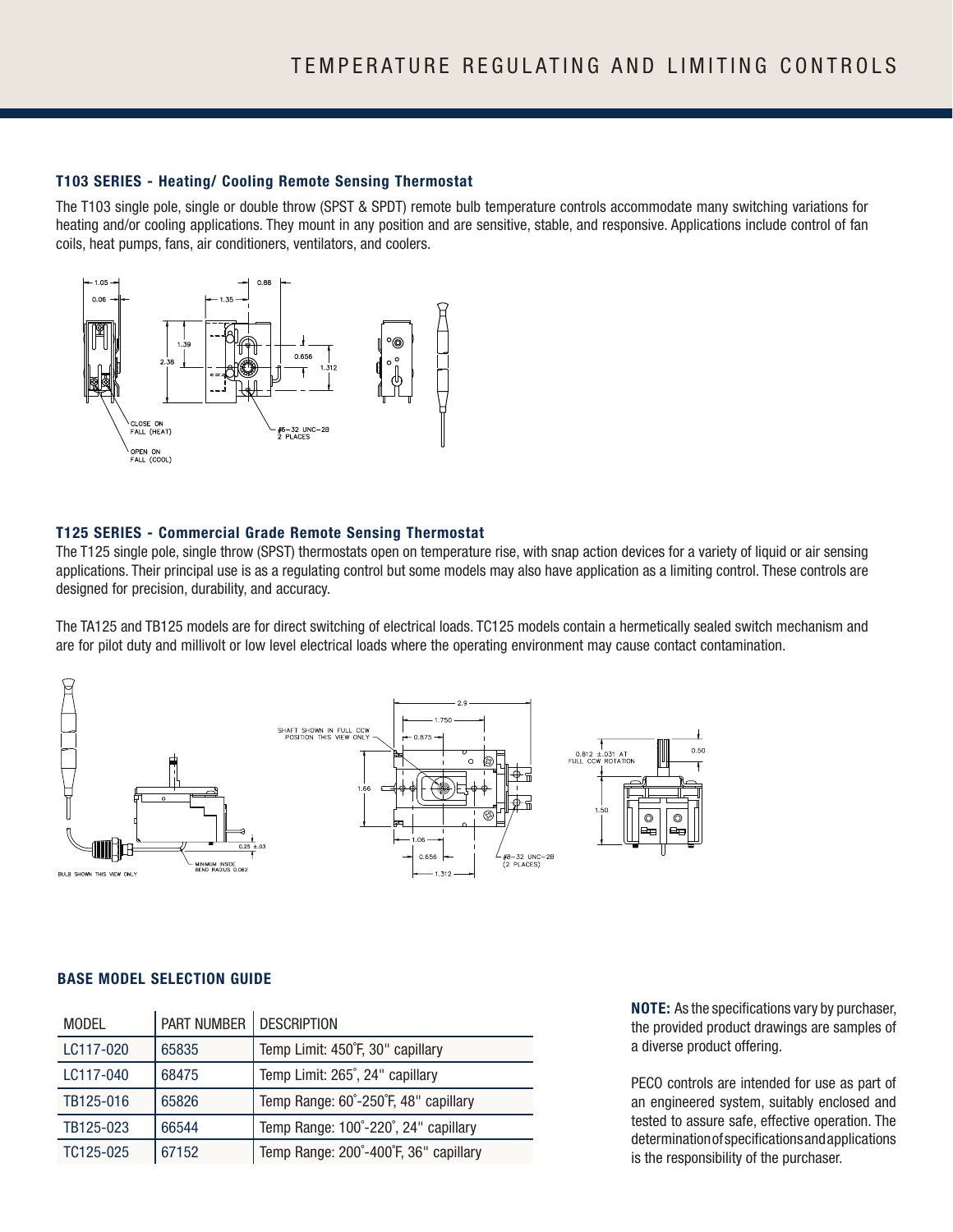#### **L107 SERIES - Manual Reset High Limit Thermostat**

The LA107 and LB107 are remote bulb temperature controls with single pole, single throw, manual reset contacts that open on temperature rise. Reset is accomplished by depressing the reset plunger. Both devices are trip-free; the switch contacts will open when the setting is exceeded even when the reset plunger is depressed and held. After a limit operation has opened the switch contacts, the temperature must drop below the setting before reset can be accomplished. The LA107 is a type M-1 device and will operate as an automatic reset control when the reset plunger is depressed and held. The LB107 is a type M-2 device and will not automatically reset even though the reset plunger is depressed and held.

Manual reset limit controls are recommended for situations in which the functioning of the limit may indicate the existence of a potentially overtemp condition. See applicable safety codes, UL, AGA, CSA, and other approval body publications for specific requirements. Equipment commonly using manual reset limit controls include: fryers, booster heaters, commercial water heaters, duct heaters, dishwashers, ovens, sterilizers, steamers, vending machines, coffee makers, immersion heaters, etc.



#### **L117 SERIES - Commercial Grade High Limit Temperature Thermostat**

The L117 series incorporates a negative bias temperature sensing element. The bulb and capillary type sensor accurately senses temperature at the bulb location to provide overtemperature protection. Additionally, if the unit is mechanically damaged resulting in loss of sensor fill fluid, such as by a broken capillary tube, the switch contacts will operate as if a high temperature condition has occurred.

These controls are available as type M1, M2 or automatic reset devices. M1 devices (LA117 series) are manual reset but will operate as an automatic reset control when the reset plunger is held depressed. M2 devices (LB117 series) are manual reset controls that will not automatically reset even though the reset plunger is held depressed. Automatic reset devices (LC117 series) will operate the contacts at the temperature setpoint and will automatically reset their contacts when the temperature is reduced. The L117 thermostats are all available with either line voltage or millivolt ratings.